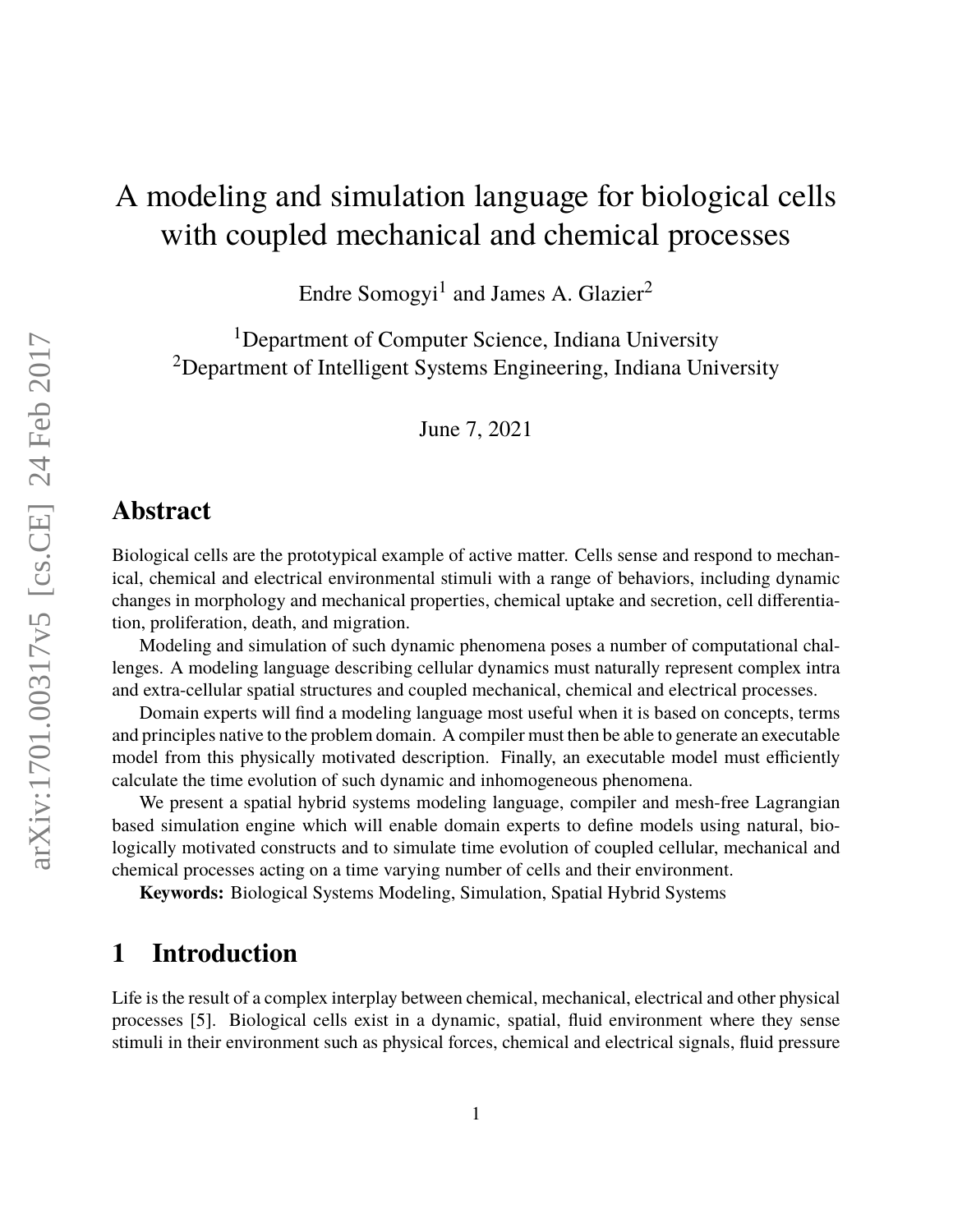and flow, or other physical properties. Cell responses include changes in morphology or mechanical properties, proliferation, death, differentiation, motion and production of signals.

Mechanistic models of natural systems do not attempt to replicate physical reality in exact detail, but describe the mechanisms which quantifiably predict specific observed behavior. Since all aspects of a model are controlled, while many aspects of an experiment are not controllable or not observable, simulations enable researchers to test and validate hypotheses. Simulations are often faster than real time and are generally cheaper, safer and sometimes more ethical than real-world experiments.

Building mechanistic models of biological phenomena can be challenging, both because of the inherent complexity of the biological system being modeled and because models are typically written in programming languages that do not easily describe physical concepts. Most programming languages either represent abstractions of the underlying Von Neumann hardware architecture, or are meant to represent models of computation (e.g.,  $\lambda$  calculus) rather than natural physical phenomena.

In order to enable scientists to create mechanistic models easily, we are developing a new programming language and simulation environment, *Mechanica*. Our motivating problem domain is *mesoscopic* molecular and cellular biology, where atomistic simulation approaches are not computationally tractable and deterministic continuum approximations are not valid. Mechanica is a physically motivated model description language and simulation engine suitable for many kinds of mesoscopic agent-based phenomena.

Mechanica describes models in terms of objects and processes. Objects are the physical things being studied in our problem domain. Objects are state-full things that exist as snapshots in time; objects themselves are time-invariant – they do not have any intrinsic dynamics. Processes act on objects and change the state of objects over time. They define the dynamics and interactions of and between objects. Objects and processes work together to define how a system evolves over time; i.e., they describe a dynamical model.

### **2 Related Work**

Languages designed for modeling dynamic physical systems differ from mainstream programming languages in that they incorporate notions of time and/or space [\[2\]](#page-13-1) and alleviate the need for users to think about low-level computational implementation details. Many modeling approaches can describe different aspects of biological processes. Some modeling approaches are well-suited for macro-scale chemical reactions, others at nano-scale atomistic dynamics, but few approaches exist for meso-scale dynamics that allow for a natural description of coupled chemical and mechanical processes.

Systems biology is a holistic or integrative approach that seeks to understand phenomena as a whole, and such approaches frequently represent biological phenomena like gene regulatory, chemical or metabolic networks. Systems biology focuses on how individual components interact and communicate rather than investigating the internal workings of the components. Systems biology modeling approaches tend to have constructs for representing transformation processes such as chemical reactions and discrete events, but lack concepts to represent dynamic geometry and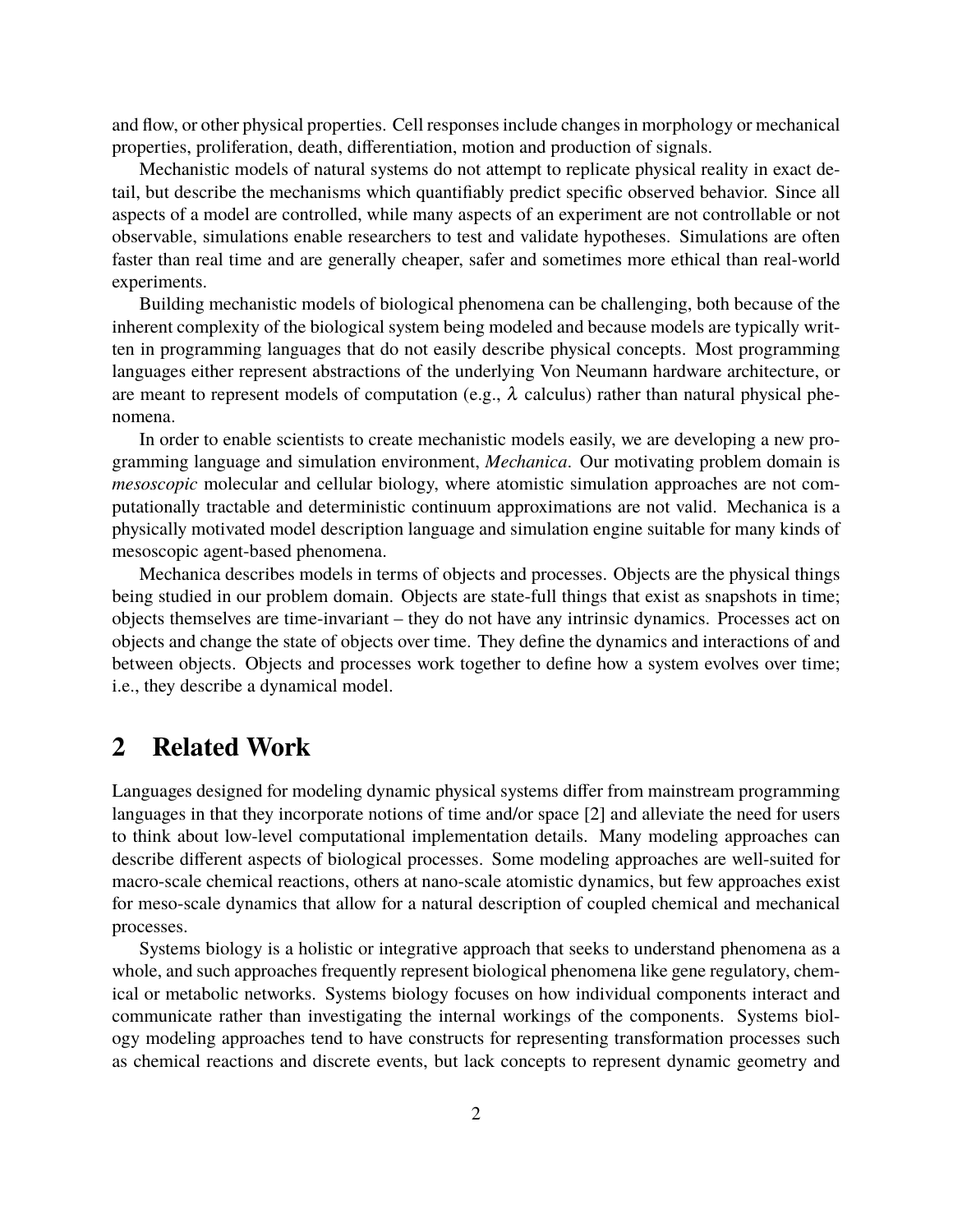mechanical processes. Systems biology models are represented with languages such as Systems Biology Markup Language (SBML), Petri Nets or process algebras.

SBML (<http://www.sbml.org/>) can describe phenomenon such as chemical reactions in a well-stirred compartment, but has limited support for spatial processes and no concept of forces, dynamic geometry or structural rearrangement. SBML itself has well-defined semantics for discrete events which we adopt in Mechanica, and individual SBML models can be connected together as part of a larger simulation environment such as discrete event simulation [\[3\]](#page-13-2).

Petri Nets are a modeling formalism introduced by Carl A. Petri to represent chemical networks. Petri Nets are well-suited to describe concurrent communication and synchronization networks. Colored Petri Nets (CPN) [\[10\]](#page-13-3) combine Petri Nets with a functional programming language to create a discrete event modeling language. The integration of a functional programming language simplifies model construction and increases the modeling capability of CPNs. CPNs are frequently applied in systems biology, and multiple CPNs can be coupled and arranged in a grid to simulate spatial systems such as bacterial colonies [\[13\]](#page-13-4). CPNs generally lack concepts of dynamic space and do not have a natural way to describe mechanical processes. Certain CPN-related process algebras (like Cardelli's  $3\pi$  language [\[6\]](#page-13-5)) can describe dynamic spatial arrangements. Mechanica also incorporates a functional programming language similar to the way in which CPNs combine reaction networks, discrete events and a functional programming language.

Systems biology approaches in general are not ideally suited for describing bio-mechanics, as they do not have natural ways to represent mechanical constructs such as forces, stress, constitutive relations, or geometry transformations.

Particle based approaches start at the nano rather than system scale and describe natural phenomena from an atomistic perspective. Traditional MD simulators model a fixed number of spherical, volume-excluding particles (atoms) interacting with a classical force field. MD simulators have simple particle types and are restricted to a finite set of predefined forces. Reactive MD simulators such as ReaxFF [\[17\]](#page-14-0), ReaDDy [\[14\]](#page-14-1), or SRSim [\[8\]](#page-13-6) extend classical MD with reacting particles. ReaxFF evolves particles via energy or temperature constrained Newtonian dynamics, and ReaDDy and SRSim via over-damped Langevin dynamics. Reactive MD simulators can model self-assembly of complex materials out of particles. ReaDDy supports particle creation and annihilation, whereas particle count is fixed in ReaxFF and SRSim. Reactive MD alters bonded relationships between particles to form chemical complexes by by adding or removing mechanical bonds between particles. SRSim uses BioNetGen to specify reaction rules, whereas ReaxFF and ReaDDy use their own specification format.

Reactive MD excels at describing the nano-scale, however meso- and multi-scale phenomena present challenges. Reactive MD particles are simple, in they only have position, momentum and orientation, and are not typically augmented with additional state variables, thus individual particles can not model more complex things like macromolecules or cells. Model specification in Reactive MD can be challenging because users typically specify custom forces in C++ or Java instead of a model description language. Reactive MD does not have concepts of continuous chemical reactions or fields like systems biology approaches.

Stochastic particle simulators such as MCell [\[16\]](#page-14-2), Smoldyn [\[1\]](#page-12-0), or ML-Space [\[4\]](#page-13-7) are wellsuited for spatial biochemical simulations such as reaction-diffusion in complex geometries. These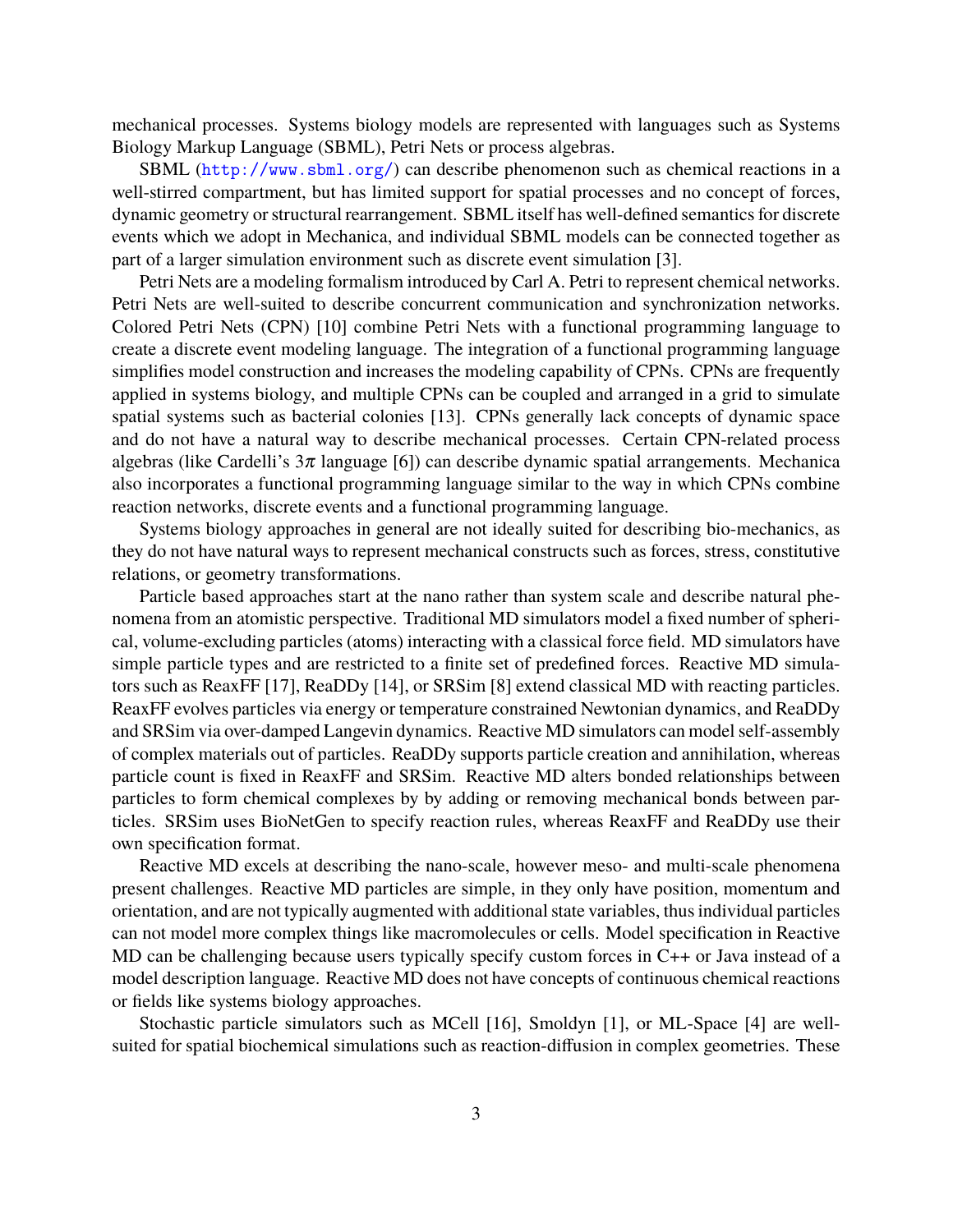simulators move individual rigid particles with either spatial Gillespie or Brownian dynamics as opposed to interaction potentials as with MD. MCell is restricted to point particles with no volume exclusion, ML-Space particles are volume excluding and Smoldyn particles can be either. Particles can react, diffuse, be confined by surfaces and bind to membranes. Smoldyn and MCell particles are simple, but ML-Space particles can contain other particles and support hierarchical composition. ML-Space and MCell models are specified with a natural and elegant rule-based approach similar to BioNetGen [\[7\]](#page-13-8), and Smoldyn supports rule-based reaction network generation. However, most stochastic particle simulators only support fixed geometries, and cannot model mechanical or electrical processes or dynamic morphology. Multi-scale simulations are chalenging because these simulators because do not have a way of describing continuous fields.

<span id="page-3-0"></span>Transport Dissipative Particle Dynamics (tDPD) [\[11\]](#page-13-9) combine features from Systems Biology and MD to create a very general multi-scale modeling paradigm. tDPD augments the simple MD particles with additional state variables such as chemical concentrations, and adds continuous chemical reaction networks. tDPD particles can represent either solids or fluids. tDPD is ideally suited for multi-scale models because it represents both large, coarse-grained particles which interact with small diffusing particles represented as continuum concentrations. tDPD is a relatively new modeling approach, hence most tDPD simulation appear to be *hard-coded* in general-purpose programming languages. To our knowledge, no model specification language exists for tDPD. No tDPD simulation appears to support reacting particles as with Reactive MD, nor do any tDPD simulations support discrete events as do the systems biology approaches.

Mechanica builds on the tDPD and incorporates reacting particles and discrete events, and defines a model declaration language.

## **3 Approach**

The *Mechanica* modeling language (MML) enables construction of mechanistic models of natural phenomena. MML is based on a *functional* subset of Microsoft Typescript, and includes conventional constructs such as variables and functions, but adopts syntactic concepts from POVRay, a widely used spatial scene description language for geometry description, and pattern matching rules inspired by ideas from BioNetGen, OCaml and Mathematica.

MML has two basic constructs: objects and processes, to reflect the objects and processes found in naturally occurring phenomena. Objects in MML can be a conventional primitive type (e.g., scalars, integers, booleans, enums), or a composite. An object is an instance of a *type*. A type defines the object's structure and layout, and a *state space*, or the set of permissible values that can be stored in the object. Objects have an identity, a *symbol* which names and refers to the object. MML introduces new types such as *particles*, *concentrations*, *amounts*, *spatial regions*, and *spatial fields* with special semantics to support spatial hybrid systems modeling.

MML represents materials as a collection of *particle* and *link* objects. MML particles typically represent "parcels" of small pieces of real materials rather than atoms. Links are persistent structural relationships which connect two or more material objects, and apply a *force* between the connected objects. Links generalize bonded relationships from molecular dynamics, with two main differences: links can be dynamically formed and broken, and their functional form is user spec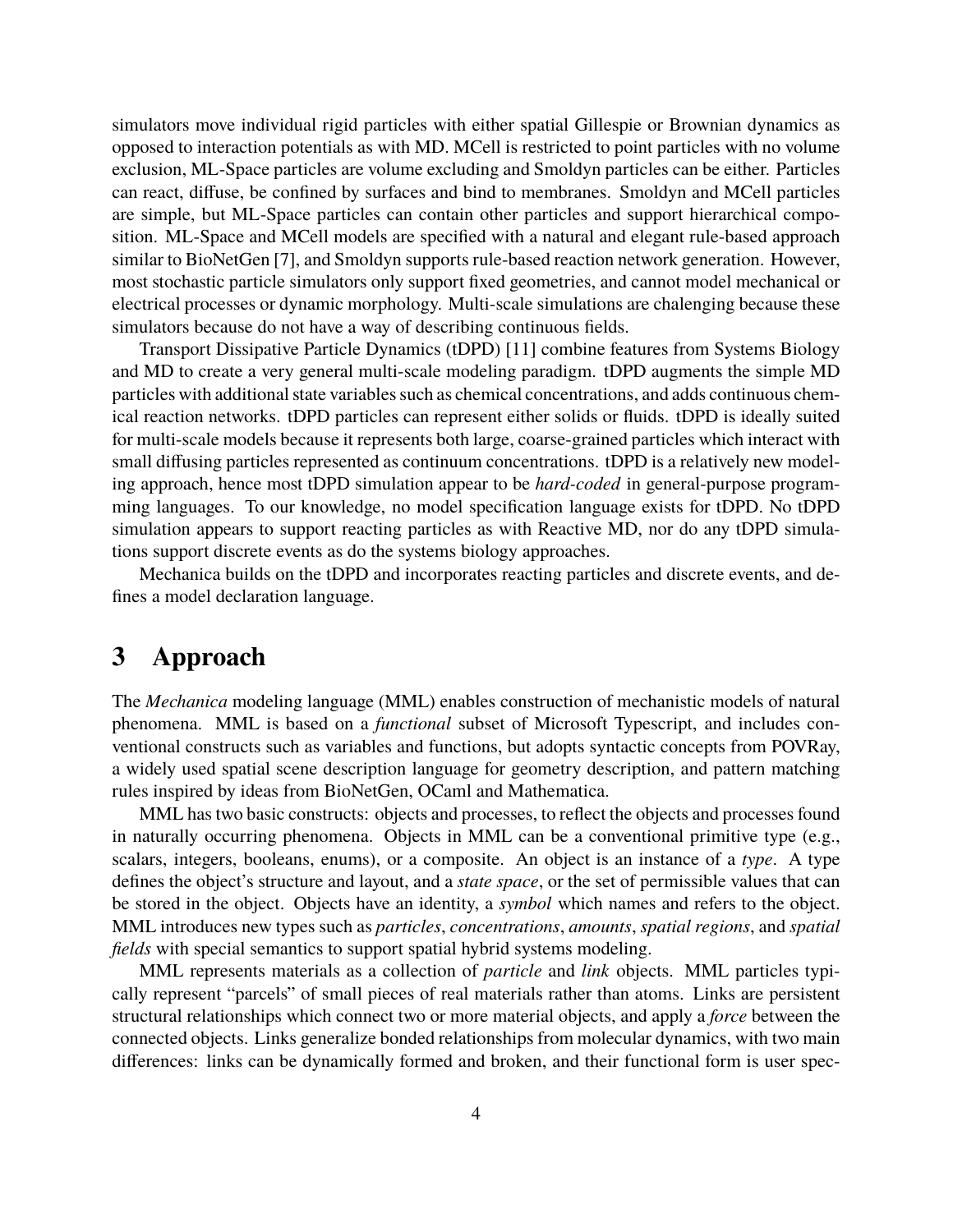ified rather than fixed. This particle-based approach enables MML to create a completely unified treatment of all materials. Solids are strongly bonded particles, fluids are weakly bonded particles, and Mechanica can simulate any range in between.

Processes in MML are different from processes in the traditional computing sense in which processes typically are a sequence of instructions that define a series of discrete state changes in objects. MML processes, on the other hand, define either continuous or discrete *transformations*, which includes creation, deletion and state change. Processes map a set of inputs to a set of outputs, and define a transformation as either a discrete atomic operation or a continuous operation. Both kinds of processes can have when and while predicates which specify the conditions for activating and deactivating the process. Processes have *body* which calculates a probability (real value, [0,1]) for discrete processes or a *rate* for continuous processes. The probability for discrete processes defines the likelihood that the process will be applied if its predicates are true; the probability defaults to 1 if not present. The rate for continuous processes specifies the rate of transformation of its inputs to outputs. Process and function definitions are side effect free – they cannot directly modify non-local symbols.

Discrete processes are similar to events in Modelica or SBML. They obey the same semantics as SBML events, and we evaluate them using the SBML event handling algorithm we developed in [\[15\]](#page-14-3). Discrete process definitions specify a *pattern* of what objects to act on, and conditions that specify when to trigger the process. Like SBML, discrete processes instantaneously change variable values. Additionally MML discrete processes can create and destroy object instances. (Note: this paper focuses on continuous processes and does not discuss discrete processes in detail.)

Continuous processes are a generalization of chemical reactions and define the time evolution of participating *continuous variables* such as *concentrations*, *amounts*, real or complex numbers. Continuous variables can be attached to any particle type following [\[11\]](#page-13-9). Thus, as the particles move, the attached chemical amounts are advected along with them. Continuous processes definitions specify the *rate* at which the process occurs.

Particles are the basic building blocks of materials. They have a position and optional attributes such as spatial extent, orientation, mass. They can be point particles or have complex shapes. Links can be applied either explicitly or implicitly. A link can be applied explicitly to a set of material objects, and this set will remain explicitly bound until the link is removed. The link can be removed either explicitly or by defining a while predicate in the link definition. Links can also be implicitly applied to a *spatial region* by specifying a when predicate. Here, a process will monitor the when predicate, and apply the link to any set of objects that match the predicate. In this sense, implicitly applied forces behave similarly to long-range or non-bonded interactions in MD.

We can define a simple particle-link system with a pair of point particles, a and b, located at  $(0,0,0)$ , and  $(1,0,0)$  respectively, and explicitly connect them with a spring link as

```
a: particle (0, 0, 0, mass=1); b: particle (1, 0, 0, mass=1);
link(a, b) { -k*(1 - dist(a, b)) };
```
This particular link defines a Hookean spring force, with a rest length of 1, where the *dist* function calculates the distance between two objects. Link definitions however can contain arbitrary user-specified force definitions. This yields a very flexible model because users may specify the interaction force to be as complex as they like. For example, a two body force could be as simple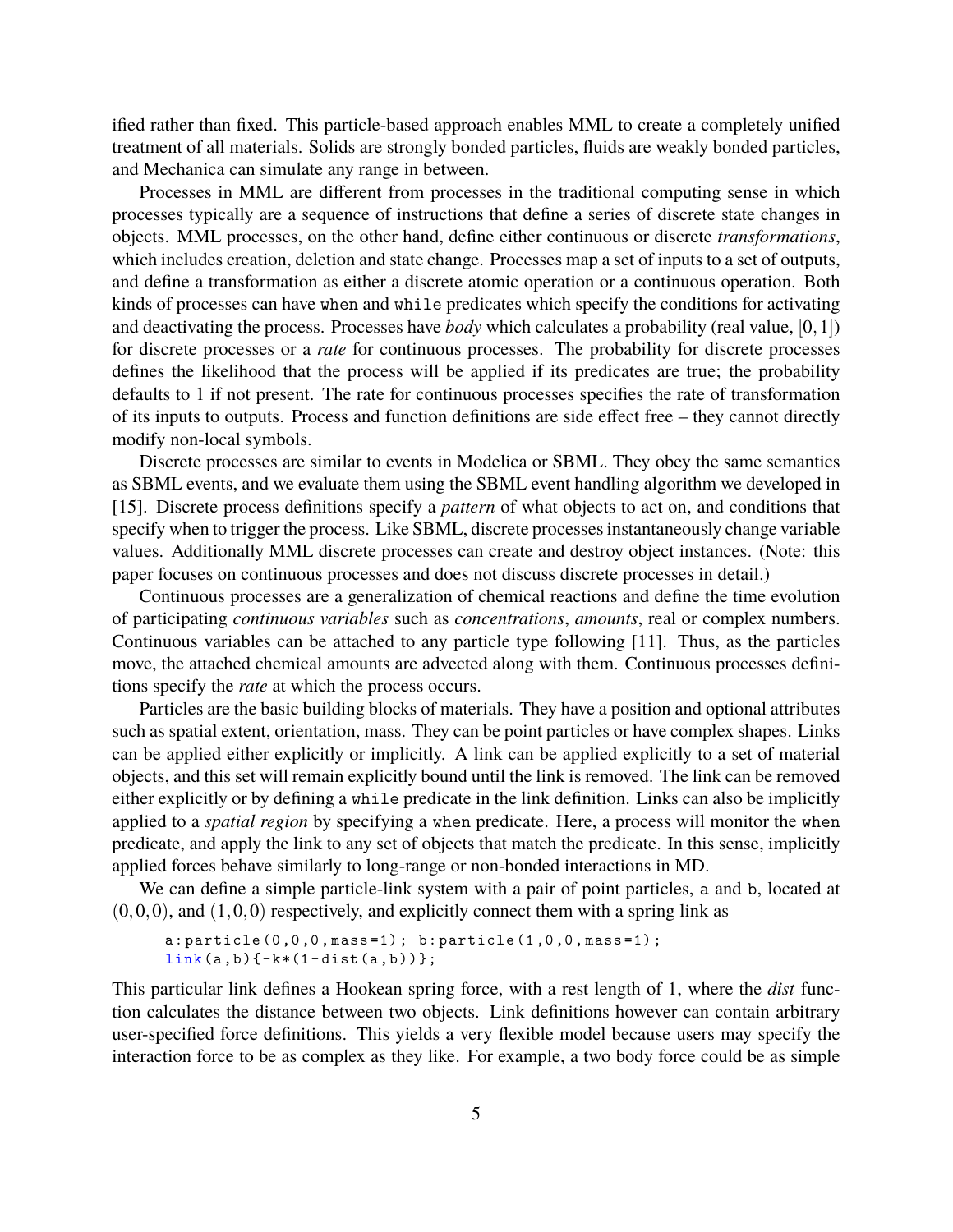as a Hookean interaction, or as complex as a dipole, quadrupole or octopole interaction.

A biological cell has on the order of  $10^{14}$  atoms, so it is simply not computationally feasible to model a cell at all-atom resolution. Many smaller  $(< 100 \text{ nm})$  sized molecules are soluble and readily diffuse through solution. If we are interested in micro- rather than nano-scale phenomena, we may approximate diffusing chemicals as continuous, spatially varying concentrations. MML has concentration and amount data types which can be attached to any material object. Concentration values are automatically scaled by the volume of the material object that it is attached to. Say a particle has a concentration attribute and the particle's volume increases, then the value of the concentration decreases. As each material point moves, the attached values move along with it. Chemical concentrations can be attached to any kind of material such as fluids (solvents), surfaces (cell membranes) or fibers, and they can also be attached to spatial regions. Concentration or amount types can be added to any object by adding them to the object's definition. For example, we could create a new particle p with attributes A as a concentration, B as a constant concentration (boundary value), and C as an amount by:

```
p : particle { A: conc; B: const conc (5.0); C: amount (1.23); }
```
We may want to fill a region with material particles. Fluid particles have a set of forces act on them which effectively models a fluid. To create a spherical fluid droplet, we first define a MaterialRegion, which is bounded by a surface, and fill it with fluid particles. The fill function determines the available space inside a region and packs it with objects of the given type.

```
MaterialRegion {
   surface: Sphere { radius: 5, resolution: 1 };
   body : fill ( type = FluidParticle { radius =5}) ;
}
```
Material regions can also have homogeneous, spatially uniform interiors if we do not specify a body. Homogeneous regions can behave as a liquid bag if we attach a volume preservation link to the object. When concentrations, amounts or other attributes are attached to a homogeneous material region, their value is constant for the entire region.

Chemical reactions are fundamentally important in biology. Reactions define the transformation of a set of reactants into a set of products and can be readily described by processes. A set of continuous processes between a set of inputs (reactants) and outputs (products), such as a set of concentrations, defines a *reaction network* as in Fig. [1.](#page-6-0) The Mechanica compiler reads the process definitions and generates a system of ordinary differential equations (ODEs) which define the time evolution of reactants and products. Process definition syntax is similar to conventional chemical reaction notation, and is based on Microsoft Typescript type specification syntax. For example, to add a chemical reaction network to an object, one would simply write a set of process definitions in the object definition. Process definitions begin with the proc keyword, have an optional name, a set of inputs, a set of outputs and a reaction rate expression as in Fig. [1.](#page-6-0) If the object definition does not already have local definitions corresponding to the product names from a process definition, then the process definition implicitly adds concentration types in the object definition for these names. We do this as a user convenience since chemical reaction networks are among the most common modeling tasks.

Processes can define intra-particle reactions, such as a flux between values located at neigh-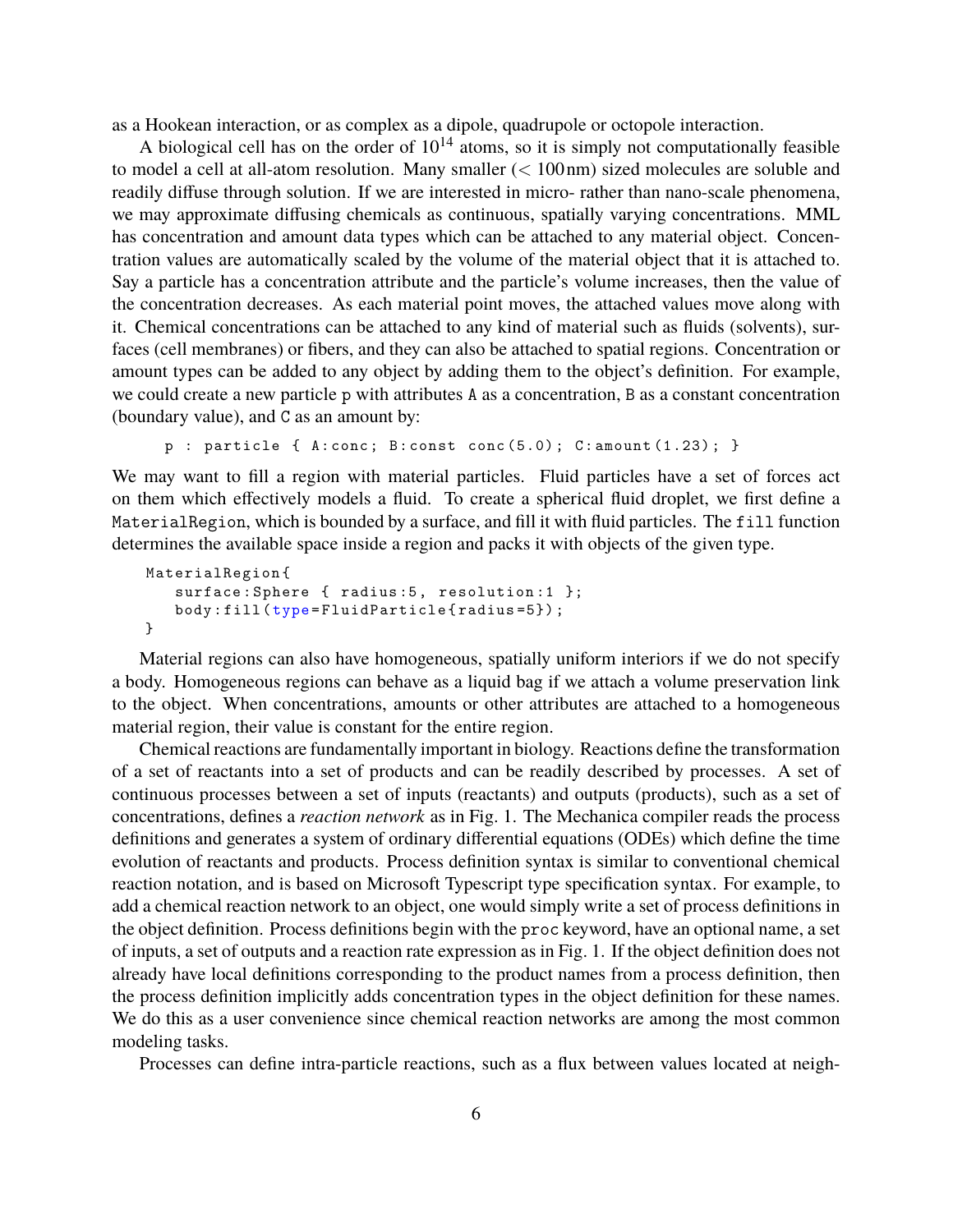boring particles. Thus, processes can define general reaction-transport problems. Spatial process definitions are written and behave identically to processes confined to one object. The spatial information is simply added in the input argument definitions. For example, to define a Fickian (passive diffusion) flux of the value of A attached to material objects, a and b of type MyMaterial, we would write:

```
proc (a: MyMaterial .A) -> (b: MyMaterial .A)
   when (dist(a, b) < 5) {k * (a - b)};
```
This process definition has a when clause that defines a cutoff distance of 5, and the dist function recognizes that the values are located at different locations. Fickian diffusion flux of continuous valued concentrations between material points is the same approach that [\[11\]](#page-13-9) used to model advection-diffusion-reaction,  $dC_i/dt = \nabla(D_i \nabla C_i) + Q_i^s$ ,  $i = 1, ..., N$ . They validated their approach against a variety of analytical solutions and demonstrated that augmenting a particle fluid model with scalar values at each material site incurs negligible computational overhead.

<span id="page-6-0"></span>

Figure 1: Mechanica source code for creating a MaterialRegion derived type which is bounded by a spherical surface composed of a set of points and triangular faces. Four local continuous transformation processes define a reaction network between symbols *A*,*B*,*D*,*E*,*X* and *Y*. The Mechanica compiler generates a system of ordinary differential equations from the continuous process definitions. The compiler also generates a set of particles to form the bounding surface of the MyCell type. The right column shows a screenshot of the MyCell object in its initial configuration, then at a later time after it moves along a surface.

A *field* is a mapping between a value at *any* spatial location and a set of values associated with material points. In general, any continuously valued field, *A*(r) can be approximated as a sum over a set of appropriate *kernel* functions,  $A(\mathbf{r}) = \sum_i f(A_i, \mathbf{r}, \mathbf{r}_i)$ , where  $A_i$  is some quantity located at the source location  $r_i$ , and  $r$  is the field location. This definition enables us to define any continuous field as a function of the material. For example, the kernel function for an electric scalar potential would be  $q_i/4\pi\epsilon_0|\mathbf{r}-\mathbf{r}_i|$ . In general, if the value of some scalar quantity *A* is known at a finite set of material points, then the value may be approximated at any location in space  $A(\mathbf{r})$  with a suitable interpolation function [\[12\]](#page-13-10). This allows us to attach a chemical concentration to a material point and evaluate that concentration at any point in space. For example, one might define a chemical compound attached to solvent points and read the chemical concentration value at some non-solvent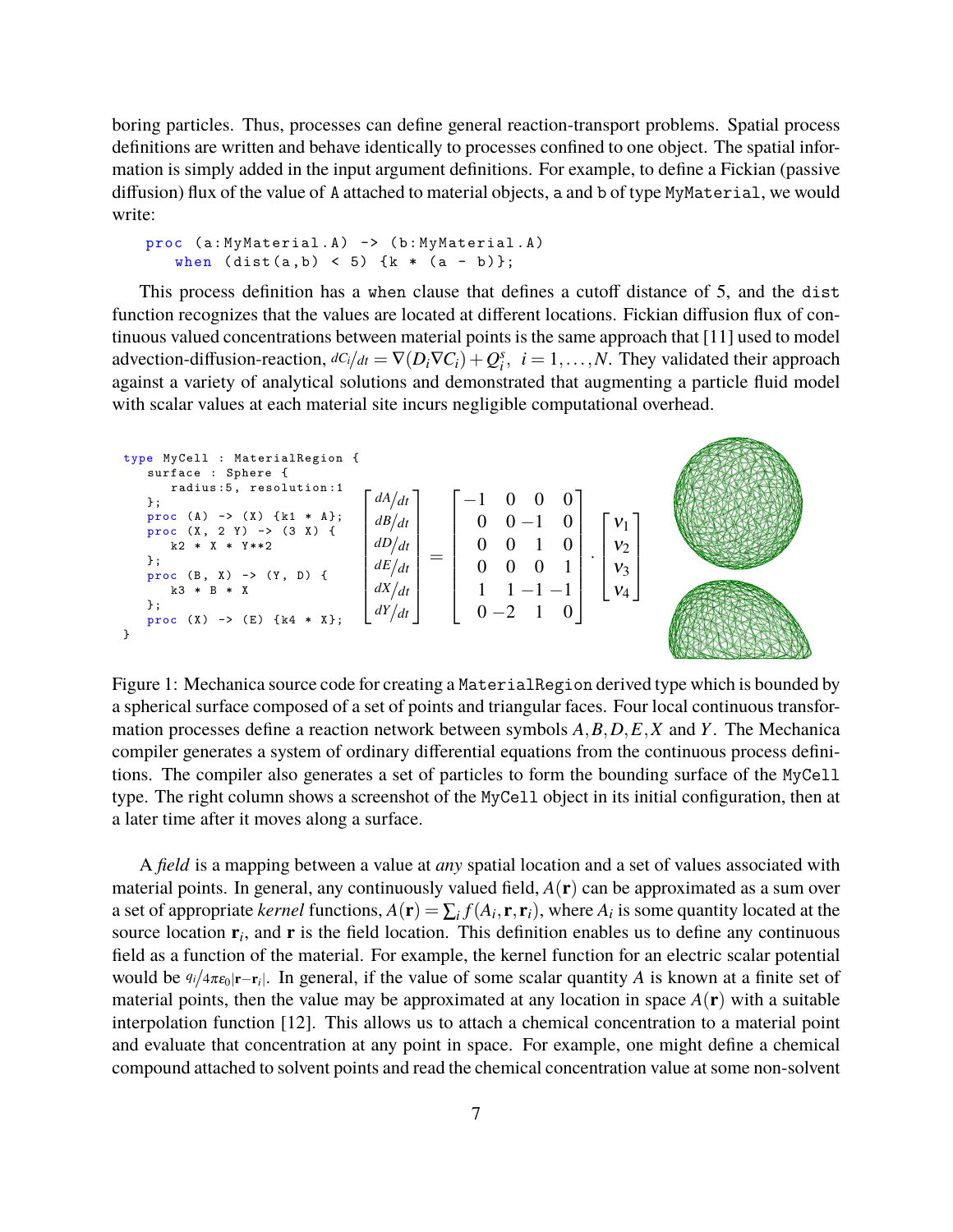material point. We provide default kernels for chemical concentrations and charge, but users are free to define their own kernels.

Most traditional languages employ symbol scoping blocks. These are regions of code that define where a symbol (variable definition) is visible. Scoping blocks can contain other scoping blocks. Depending on the language, code in the child blocks can usually access variables defined in parent blocks. Lexically scoped languages resolve non-local symbols to the scoping block in which the function was defined. Dynamically scoped languages such as PERL resolve non-local symbols to the scoping block in which the function is executing.

In order to account for the spatial nature of our problem domain, we introduce a new kind of scope resolution we call *spatial scoping*. Spatial scoping is based on the idea that processes represent a physical process, so processes always have to execute somewhere in space. The present location of a process is implicit, much like the this pointer is implicit in Java. Non-local symbols in process bodies resolve to the present spatial environment in which the process currently runs. Spatial scoping is similar to dynamic scoping in that symbol resolution depends on the calling context of a function; however, in spatial scoping, the calling context is a containing spatial region.

Users typically never have to explicitly keep track of coordinate systems; instead the runtime manages all this. All users have to know is the name of the value they want to read. Spatial scoping treats different kinds of spatial objects uniformly. For example, consider a transformation process which converts one substance to another, where the rate (the body of the transformation process definition) depends on the concentration of some other substance,

proc  $(A)$  ->  $(B)$  {k1 \* A \*  $C$ };

Here, C is a non-local symbol, so the runtime will search in the containing spatial environment. This process for example could be attached to a fluid particle. This particle type may have a C attribute attached to it, in which case C resolves to that value. If the particle does not have such an attribute, then the compiler will check if the containing spatial environment defines the C symbol. The containing spatial region may define the C as a scalar, in which case the value of C is uniform for the entire region, and this symbol resolves to that value. Or C may be defined as a spatially varying field, in which case the compiler will generate code that reads from that field at the present location of the particle. If this symbol cannot be resolved in any containing environment, and there is no field definition, then the compiler will report an error.

Processes in MML are very general, being used to define not only transformations of continuous valued objects like amounts and concentrations, but also discrete objects such as particles, materials, and other composite objects. Processes acting on discrete objects have the identical syntax as processes acting on continuous objects, the only difference is the semantic interpretation of the process body. A discrete process body is expected to return a probability value, a real value between zero and one, as opposed to a reaction rate for continuous processes. For example, line 1 defines two new types, A and B, derived from particle. Line 2 defines a process which consumes two discrete particles of type A, and produces one particle of type B. Line 3 defines a process which consumes a single object of type B and produces two objects of type A with random probability.

```
1 type A: particle { radius : 1}; type B: particle { radius : 2};
2 proc (a:A, b:A) -> (B) when (dist(a,b) < 5) \{exp(-dist(a,b) * * 2)\}\;;
```

```
3 \text{ proc} (a:B) \rightarrow (A, A) \text{ } \{rand()\};
```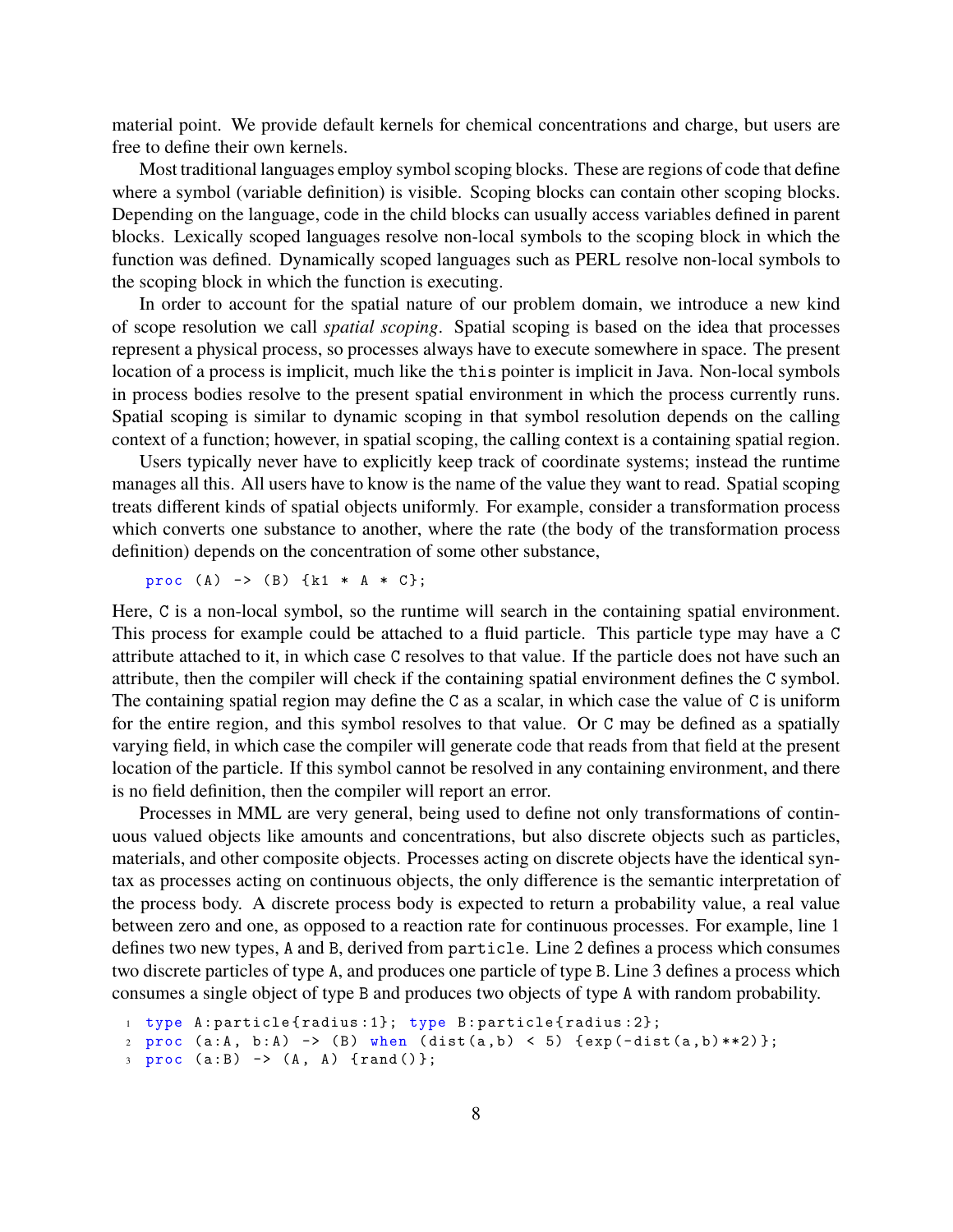Processes can also be used to change the values stored in one or more attributes. Process can be defined so that their inputs have to be in a certain state, so that they match a particular *pattern*. We borrow the record pattern matching syntax from OCaml to specify the state of an object where a process can be applied. For example, say an object of type A has an attribute named activated which is an enum, and we want to toggle this from Inactive to Active when this object is near another object of type Activator

```
proc (a:A{activated=Inactive}, b:Activator) ->
   (a{ with \ activated = Active}, b) when (dist(a, b) < 5);
```
The with keyword is borrowed from OCaml, and specifies that the attributes in the with expression should take on new values, but all other attributes should remain unaltered. The second argument, b of type Activator, is unaffected and passes straight through. The body of this process is omitted, which defaults the probability to 1 and tells the compiler that this process should always be applied whenever these two particles match the when pattern, i.e. are within a distance of 5.

Many proteins have *binding sites* where other molecules can attach, altering the behavior of the protein. MML introduces a new data type called site to represent binding sites; any spatial object can have binding site attributes. We may for example add two binding sites to a particle type, and use a process to bind two objects together dynamically when certain conditions are met.

```
type A: particle {s1: site (empty); s2: site (empty)}.proc (a:A{s1=empty}, b:A{s2=empty}) ->
   (link(a.s1,b.s2){ -k*(1-dist(a-b))}) when (dist(a,b) < 5);
```
This process binds the s1 binding site of a to the s2 binding site of b with a new link. When a link or some other connector attaches to a binding site, the Mechanica semantics state that that binding site should become non-empty.

Mechanica combines a [tDPD](#page-3-0) system with discrete events and dynamic connectivity. Any variable that is produced or consumed by a continuous process is a continuous variable; the set of continuous variables,  $C_1, C_2, \ldots, C_n$  form the continuous state vector  $C(t)$ . Each process definition body can access the present continuous variable states, particle attributes, and constant parameters to calculate the process transformation rate. The set of continuous processes defines a system of ordinary differential equations (ODEs) in the form of

<span id="page-8-0"></span>
$$
\frac{d}{dt}\mathbf{C} = \left[\begin{array}{c}\mathbf{C}_f\\\mathbf{C}_r\end{array}\right] = \left[\begin{array}{c}\mathbf{N} \cdot \mathbf{v}(\mathbf{C}, \mathbf{r}, \mathbf{v}, \mathbf{p})\\f(\mathbf{C}, \mathbf{r}, \mathbf{v}, \mathbf{p})\end{array}\right].
$$
\n(1)

The state vector comprises two partitions:  $C_f$  is the vector of independent continuous variables (which participate in a transformation processes, i.e., a reaction network), and  $C_r$  is a vector of variables which are defined by rate processes. The vector p consists of time independent parameters. The reaction network of *m* continuous variables and *n* transformation processes defines the  $m \times n$ stoichiometry matrix N. Each stoichiometric element,  $N_{i,j}$  is the net number of continuous variables *i* produced or consumed in transformation process *j*. All of the transformation process definitions combine to form the transformation rate function  $v$ . The second part of the state vector,  $C_r$ , is a set of variables which form a system of conventional ODEs, i.e. each element in this vector is defined by a rate process. Only the Mechanica runtime can directly change variable values.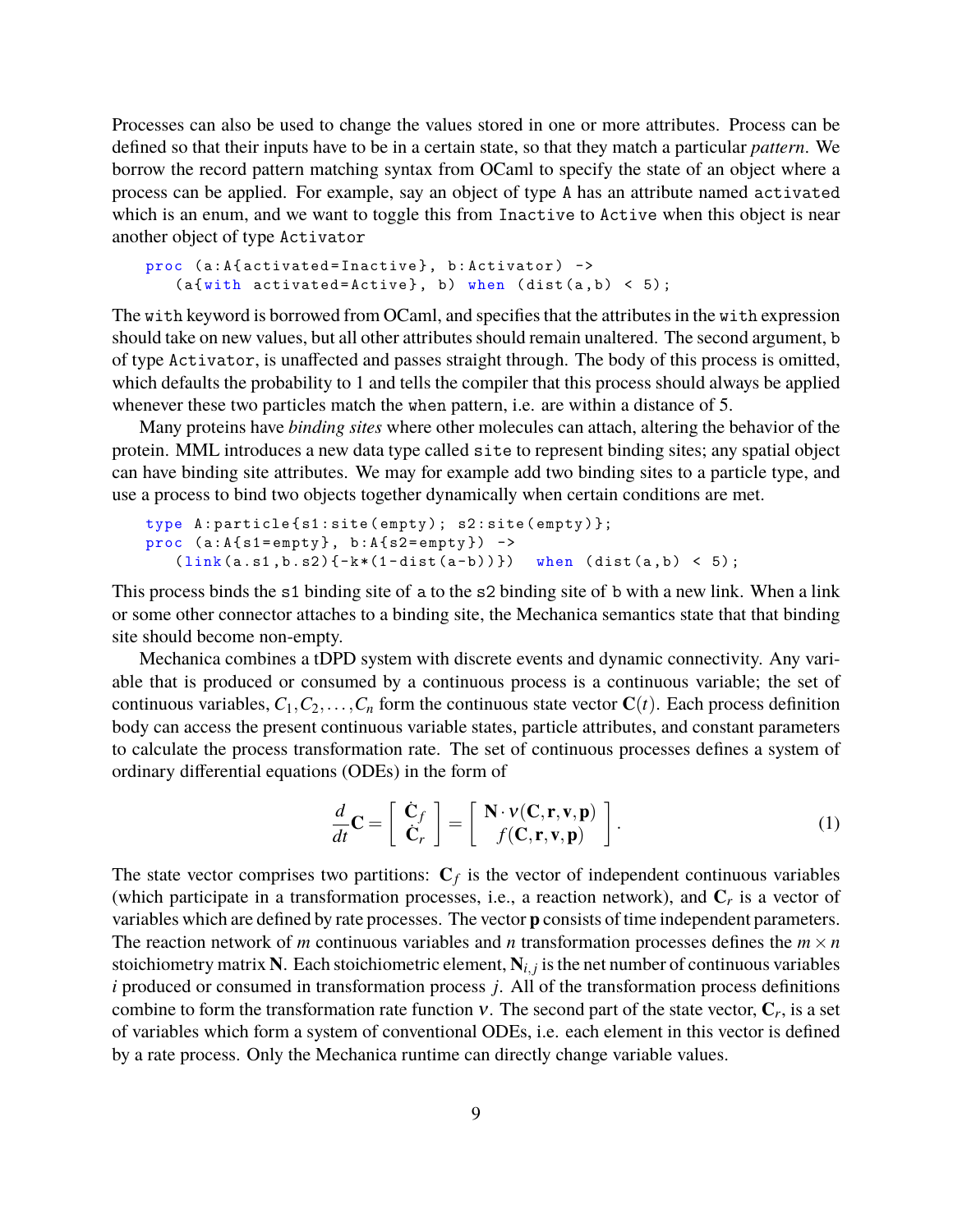The net force on each particle is the sum of the linked,  $\mathbf{F}^{L}$ , conservative,  $\mathbf{F}^{C}$ , random,  $\mathbf{F}^{R}$ , dissipative, F *<sup>D</sup>*, and external, F *ext* forces. The linked force is the sum of the linked relationships between the particles. The conservative force is a soft interaction which ensures volume exclusion and keeps materials from interpenetrating. The dissipative force represents the effects of viscosity, and the random force represents the effects of thermal fluctuations. Integration time steps can be large because these inter-particle forces are soft and have short-range interactions. More details on the conservative, random and dissipative forces can be found in [\[11\]](#page-13-9). The time evolution of particle positions, r and velocities, v is defined as

<span id="page-9-0"></span>
$$
\frac{d^2 \mathbf{r}_i}{dt^2} = \frac{d \mathbf{v}_i}{dt} = \frac{1}{m_i} \mathbf{F}_i = \frac{1}{m_i} \left( \sum_{i \neq j} \left( \mathbf{F}_{ij}^L + \mathbf{F}_{ij}^C + \mathbf{F}_{ij}^D + \mathbf{F}_{ij}^R \right) + \mathbf{F}_i^{ext} \right). \tag{2}
$$

The runtime calculates the time evolution of the model via *time slicing* – time is partitioned into a series of discrete time steps. Each time step has three phases: (A) evaluate and apply the when and while predicates of the discrete processes determine if they should be triggered, and apply them. Links are attached and detached in phase 1 according to their when and while predicates. (B) integrate the continuous state vector variables according to eqn. [1](#page-8-0) and (C) integrate the particle positions according to eqn. [2.](#page-9-0)

#### **3.1 Mechanica model of chemotaxis**

Chemotaxis is a biological process which describes the motion of a cell towards or away from a chemical signal. We use chemotaxis as a biological example to illustrate the coupling of chemical and mechanical processes and demonstrate how we can represent a few chemotaxis mechanisms in Mechanica. Cells undergoing chemotaxis can sense spatial gradients in chemoattractant concentrations. Chemoattractants are frequently secreted from some source, such as a bacterium at a specific location. Here, we define a rule to secrete a chemoattractant from a fixed point source in space. We first define the the model environment with an an explicit solvent. We write a rule in the top level spatial region which fills it with explicit solvent particles (line 1). This rule states that any space that is not filled with sub-objects gets filled with solvent particles. This rule creates a symbol called solvent which is of type water. *CXC* is a common biological chemoattractant, which we will secrete from a point source located at  $(20, 20, 0)$  (line 2). This rule increases the concentration of CXC on the solvent particles whenever they are within a distance of 5 from the point [20,20,0]. Because the CXC symbol is listed as a product, the rule implicitly adds the symbol CXC as a chemical concentration attribute attached to the solvent particles. The solvent will transport the CXC along with it, but we want to allow the CXC to diffuse through the solvent. We can use the built-in diffusion rule or we can write our own. Say we want simple Fickian diffusion between solvent particles (line 3). This process defines a transformation process to represent diffusion of solute between neighboring particles. It has a flux rate of  $k*(a-b)$ , where *k* is a constant, and  $a,b$ are concentrations of CXC located at neighboring particles.

```
1 solvent: fill (type=Water);
2 \text{ proc} () -> (b: solvent. CXC) when (dist ([20, 20, 0], b) < 5)
     {aRateConstant};
```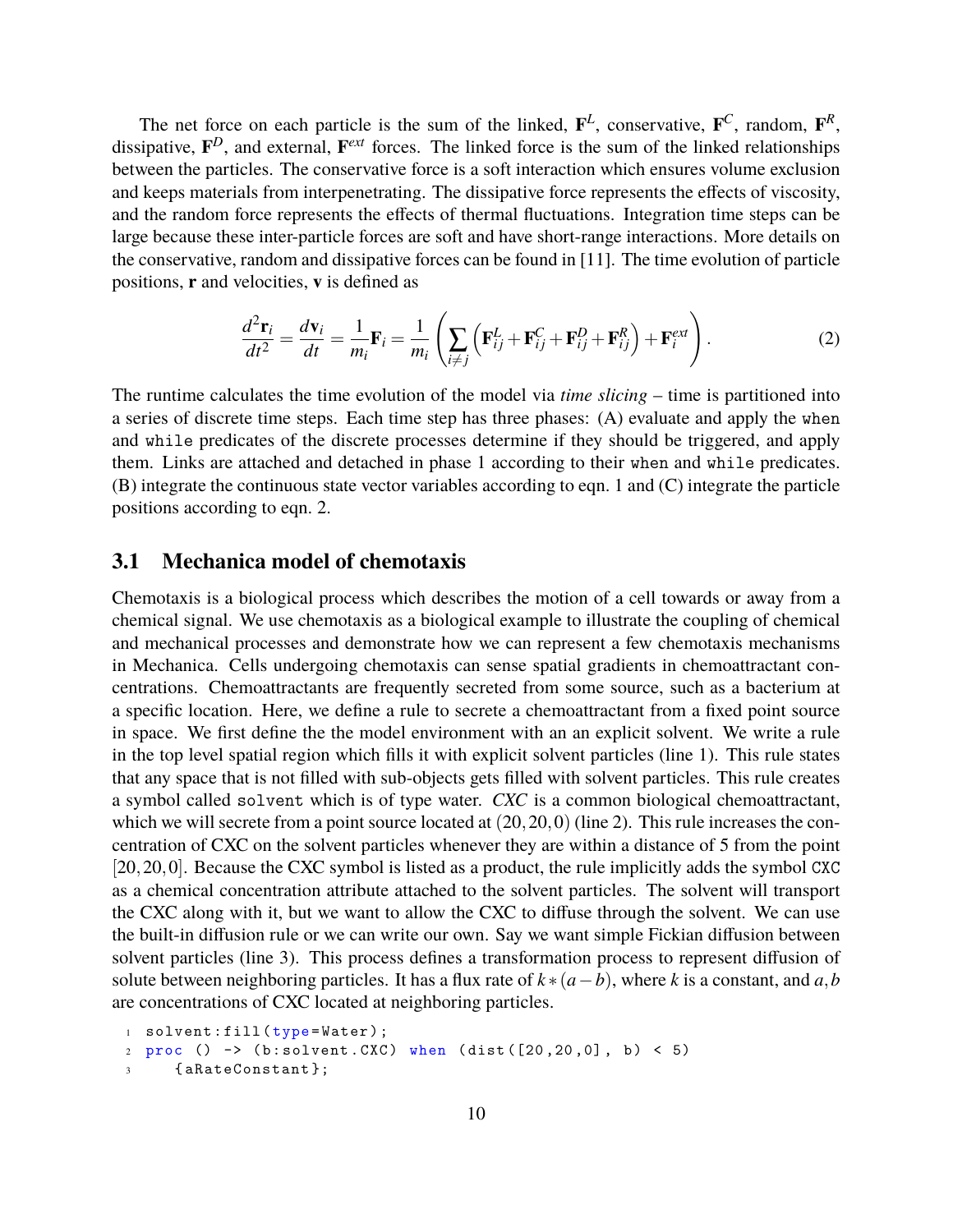```
4 \text{ proc} (a: solvent. CXC) \rightarrow (b: solvent. CXC)
5 when (dist(a, b) < 5) \{k * (a - b)\};
```
Our cell model will only define a single basic cell object that sticks to a horizontal surface. In order to represent a single cell, we can define a basic MaterialRegion derived type as in Fig. [1,](#page-6-0) where the initial cell is shown in the top-right. We can place a single instance centered at  $[0,0,2.5]$  via

```
mycell : MyCell { origin :[0 ,0 ,2.5]};
```
Cells frequently stick to the surface that they're on. We can represent this adhesion with a link that causes the cell's surface to stick to the base surface. Stickiness tends to be asymmetric, so we can write the link rule to attach at a shorter distance than when it releases. We can think of it as similar to a Velcro adhesion, where the two components must be close to activate, but the force can hold on a bit longer when its stretched. In addition to the when clause, links can also have a while clause which can define a deactivation condition that differs from the activation condition. This rule creates links which connect the particles of the cell's surface to the floor of our simulation domain.

```
link (a: mycell . surface, b: Bounding Planes [FLOOR])
  when (dist(a,b) < .5) while (dist(a,b) < 2){-k*(dist(a,b))}
```
In our simple model we approximate the cytoplasm as water. We fill the body of the cell with water particles by adding the following line to the cell definition.

mycell.body:fill (type=Water);

A biological cell's surface often contains many chemoattractant receptors. Essentially these bind and degrade diffusing chemoattractant molecules in the fluid medium around the cell, and initiate a spatially varying signaling cascade in the cell. We observe that the receptor can be either active or inactive, and only active receptors initiate signaling inside the cell. We can model these observations with the following rules: Line 1 creates a surface bound concentration of active receptors mycell.body.ARectpt, with an initial concentration of 0.0. Line 2 represents passive diffusion of solvent CXC to cell's surface, with a diffusion rate of *k* ∗(*a*−*b*). Lines 3-4 define a reaction that consumes CXC on the surface and produces active receptor ARecpt. There are a finite number of receptors, so we want this reaction to saturate, hence the form of the reaction rate.

```
1 mycell . surface . ARectpt : conc (0.0) ;
2 proc (a: solvent. CXC) \rightarrow (b: mycell. surface. CXC)
     when (dist(a,b) < 5) {k * (a - b)};
4 proc (a: mycell . surface .CXC ) -> (b: mycell . surface . Recept ) {
5 k2 * a * exp(-b**2);
6 };
```
Signaling cascades inside the cell usually involve many stages, but here we assume that an internal compound Rho (known to induce actin polymerization) can be activated by an active surface receptor, ARecept. Many chemotaxis models propose that actin filament polymerization in the leading edge of a migrating cell is principally responsible for lamelipodium extension. We approximate this mechanism with a set of spring-like forces that push the cell nucleus away from the cell surface. In the presence of active Rho, the springs elongate and adjust their applied force between the nucleus and the surface particles; otherwise they have no effect. We model Rho as a cytosol diffusing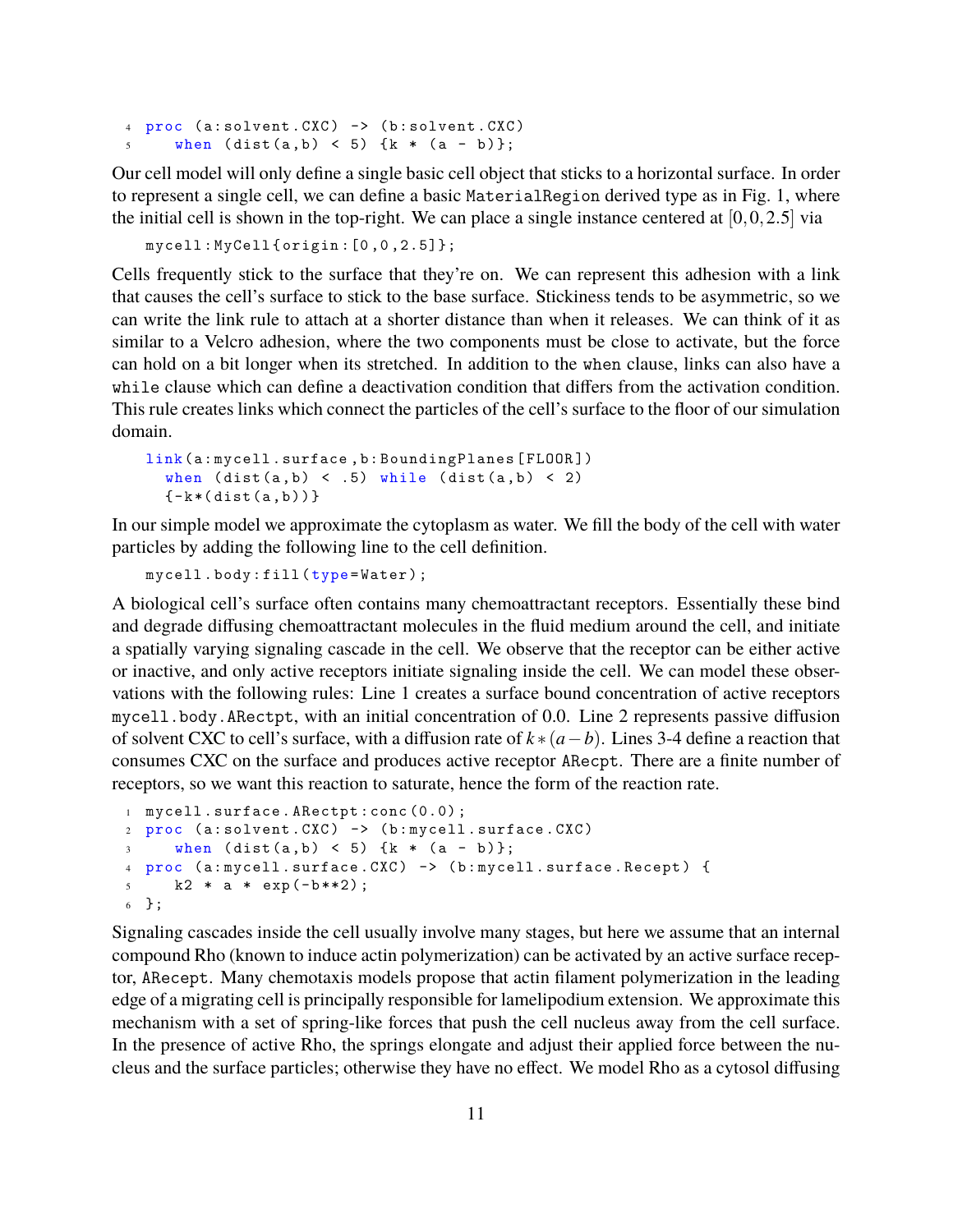compound which decays over time. Line 1 creates a new concentration called Rho attached to the body of the cell (the cytoplasm). Line 2 produces Rho on cytoplasm particles at a rate proportional to surface ARecpt concentration. This is an example of spatial scoping, where the reaction occurs at a cytoplasm fluid particle (the reaction is producing Rho on the cytoplasm particles), so symbols referring to concentrations *not* attached to the particle resolve to the spatial field produced by these concentrations. The mycell.surface.ARecpt symbol resolves to a value that approaches the exact surface concentration value when the cytoplasm particle is near, but falls off rapidly if the cytoplasm particle's distance away from the surface is high. Line 3 defines a passive diffusion of Rho between neighboring cytoplasm fluid particles. Line 4 cause Rho to decay at a rate of *k* ·[*Rho*], or proportional to the concentration of Rho. Lines 5-7 define a set of links that attaches the cell nucleus particle to the cell surface particles. Spatial scoping evaluates non-local symbols in link definitions at the midpoint of the link. Thus, when cytoplasm carrying high concentrations of Rho move near the link midpoint location, the Rho symbols evaluates to a high value, which causes the spring force to increase. If the concentration of Rho at the link location decreases, say, the link moves away or the Rho decays at this location, the spring force will contract, causing the cell membrane to retract.

```
1 mycell . body .Rho : conc (1.5) ;
2 proc () -> (a: mycell . body .Rho ) {k * mycell . surface . ARecpt };
3 proc (a: mycell . body .Rho ) -> (b: mycell . body .Rho )
4 when (dist(a, b) < 5) {k * (a - b)};
5 \text{ proc} (a: Rho) \rightarrow () (k * a);6 link (a: mycell . nucleus , b: mycell . surface ) {
7 -k * (dist(a, b) - restLength + k2 * Rho);8 }
```
#### **3.2 Simulator Details**

The Mechanica simulator is loosely based Model-View-Controller paradigm. It is comprised of five key objects: Simulator, Model, View, Integrator, and Compiler. The Simulator is the top-level object which orchestrates the interaction of the others. It uses the Compiler to read a source MML document(s) and generate a Model. The Model contains the compiled form of the MML model and the present state. The Integrator calculates the time-evolution of the Model. The View displays the present model state in an OpenGL window. The Model notifies the view when its state changes so that the View can update the display.

The front end of the Mechanica compiler is a conventional recursive descent parser which generates an abstract syntax tree (AST). The semantic analysis phase of the compiler, however, differs from procedural programming language compilers. Unlike procedural languages where there is a reasonably close mapping between language statements and the resulting machine instructions, MML statements specify rules and relationships rather than explicit instructions. The Mechanica compiler analyzes the model processes and rules and use this information to generate the two time evolution systems of equations, eqn. [\(1\)](#page-8-0) and eqn. [\(2\)](#page-9-0). The Mechanica compiler performs semantic analysis of the continuous process definitions using techniques we established in [\[15\]](#page-14-3). The Mechanica compiler presently generates C code, and uses GCC to compile this into a shared library.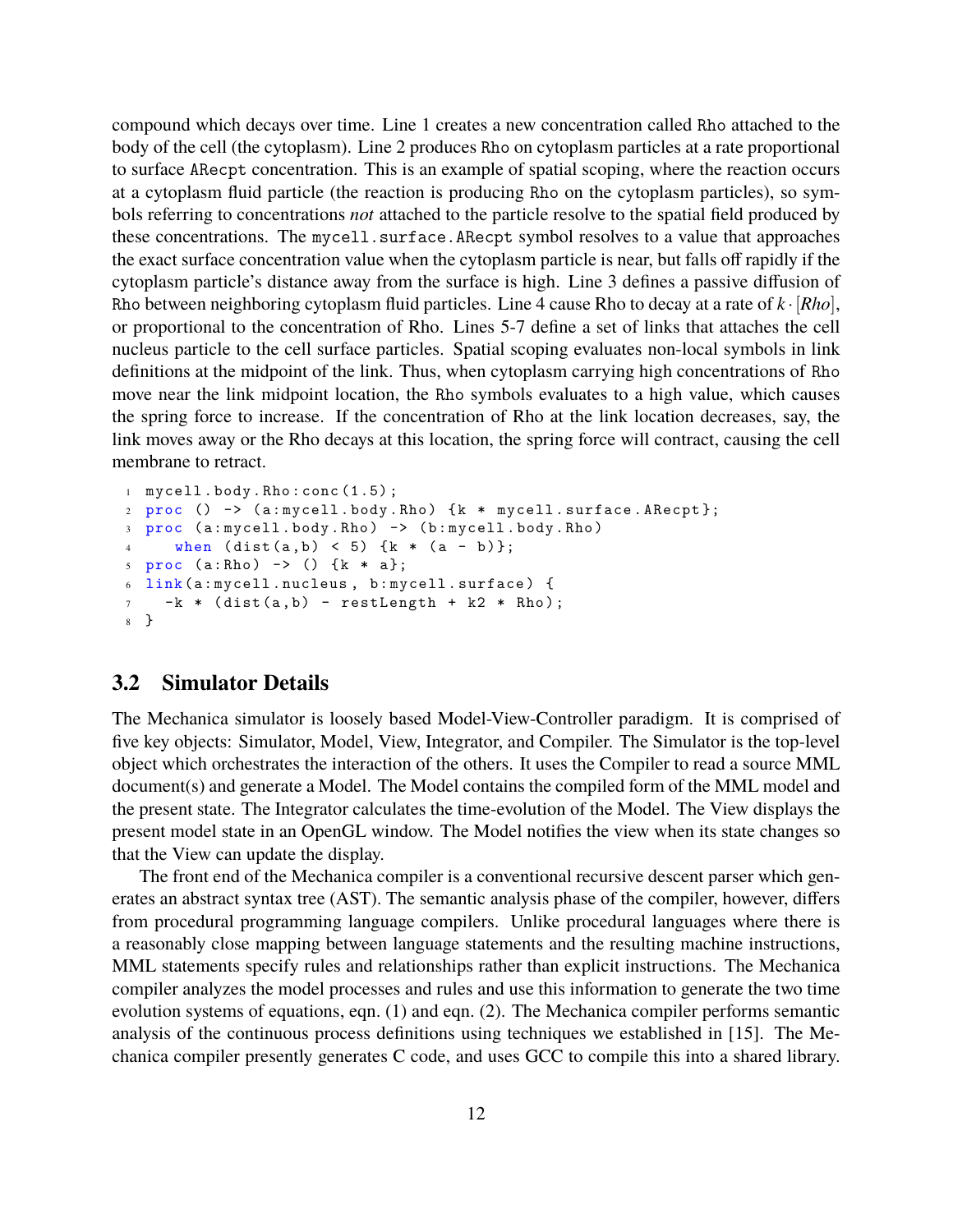The compiler then creates a new Model object which loads this shared library. Although MML object definitions appear similar to a C struct, our in-memory storage is different. All the continuous variables are stored in a single contiguous array, and the particle position and velocity vectors are also stored in contiguous arrays.

The Mechanica integrator uses CVODE [\[9\]](#page-13-11) to calculate the time evolution of the continuous variables. We chose the contiguous memory layout to match CVODE. At each time step, CVODE operates in-place on this shared memory block. We also use CVODE's root finder to check if any when/while predicates should trigger discrete processes. The Mechanica Integrator uses a modified version of Pedro Gonnet's mdcore library (<http://mdcore.sourceforge.net/>) to calculate the time evolution of the particle positions. The contiguous array storage of the particles and velocities also matches mdcore's layout, thus mdcore operates in-place with no memory copying. mdcore uses the compiled MML model force function to calculate inter-particle potentials. The integrator uses the distance cut-off information from the link predicates to specify a potential cut-off distance for mdcore, which mdcore then uses to construct optimal Verlet and cell lists. Unlike traditional molecular dynamics or particle systems, the particle count in Mechanica models changes over time. The runtime initially allocates a large block, more than the initial particle count, and as particle count increases, it performs a realloc on that block. We are investigating more efficient approaches for dealing with this challenge.

# **4 Conclusion**

We are developing the first known modeling language which can represent generalized continuous transformation processes, forces, fluid flow, and material state transition in the same language. The Mechanica language enables users to create physically motivated models of complex natural phenomena using mechanistic instead of computational building blocks. Mechanica is currently under active development, all source code and binaries *will be made* available on the Mechanica website, (<http://www.mechanica.org>) under a permissive open source license (BSD/GPL dual license).

## **acknowledgments**

We acknowledge generous financial support the National Institutes of Health, National Institute of General Medical Sciences, National Institute of Environmental Health Sciences and National Institute of Biomedical Imaging and Bioengineering, grants U01 GM111243, R01 GM076692 and R01 GM077138. We thank Dr. Marie Gingras, Dr. Amr Sabry and Dr. Paul Macklin for their discussion and insights.

### **References**

<span id="page-12-0"></span>[1] Andrews, S. S., N. J. Addy, R. Brent, and A. P. Arkin. 2010, March. "Detailed Simulations of Cell Biology with Smoldyn 2.1". *PLoS Computational Biology* vol. 6 (3), pp. e1000705.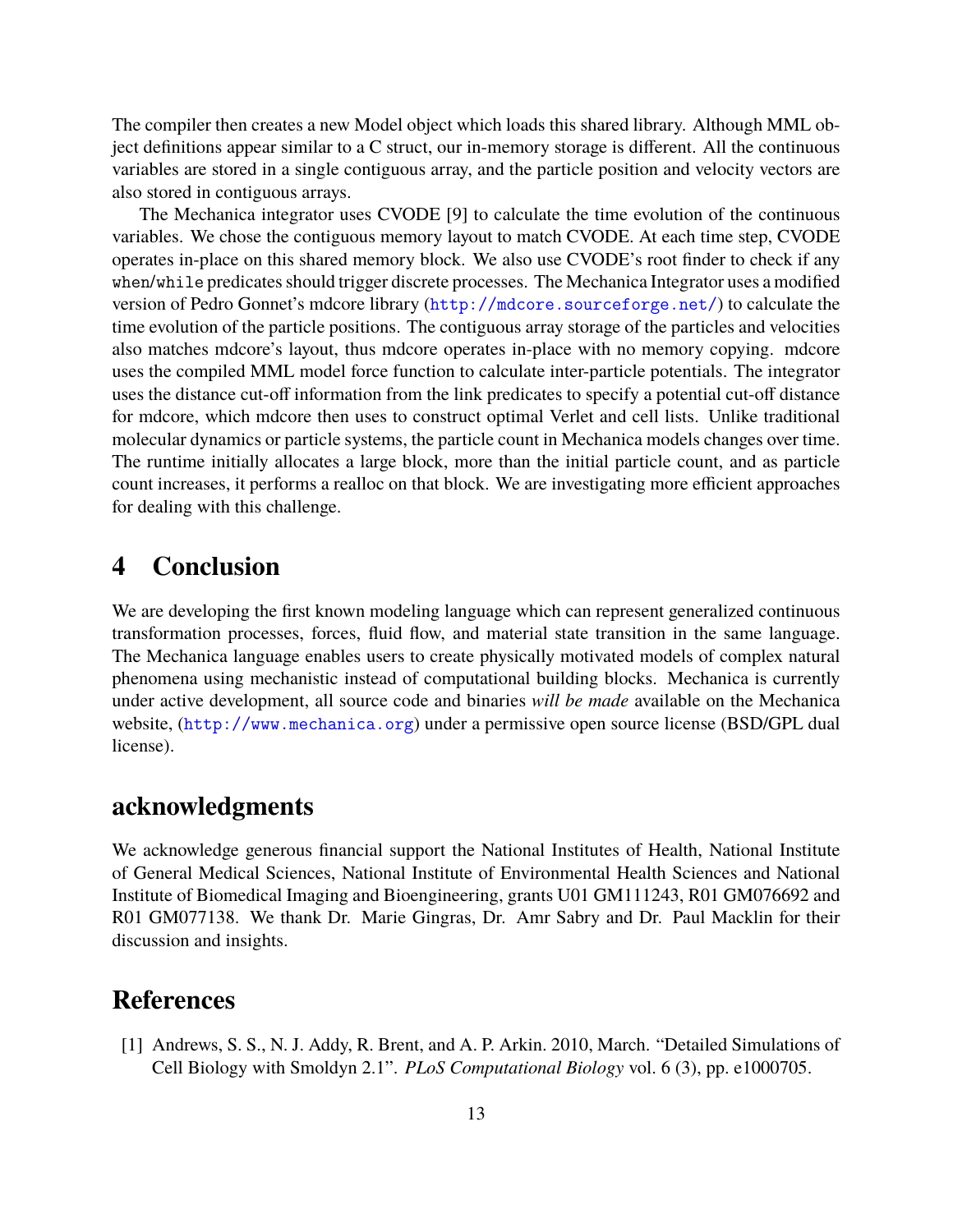- <span id="page-13-1"></span>[2] Beal, J., S. Dulman, K. Usbeck, M. Viroli, and N. Correll. 2013. "Organizing the Aggregate: Languages for Spatial Computing". In *Formal and Practical Aspects of Domain-specific Languages Recent Developments*, pp. 436–501. Hershey, PA, Information Science Reference.
- <span id="page-13-2"></span>[3] Belloli, L., G. Wainer, and R. Najmanovich. 2016. "Parsing and model generation for biological processes". In *Proceedings of the Symposium on Theory of Modeling Simulation*. ACM.
- <span id="page-13-7"></span>[4] Bittig, A., and A. Uhrmacher. 2016. "ML-Space: Hybrid Spatial Gillespie and Particle Simulation of Multi-level Rule-based Models in Cell Biology". *IEEE/ACM Transactions on Computational Biology and Bioinformatics* vol. PP (99), pp. 1–1.
- <span id="page-13-0"></span>[5] Brodland, G. W. 2015. "How computational models can help unlock biological systems". *Seminars in Cell & Developmental Biology* vol. 47-48, pp. 62–73.
- <span id="page-13-5"></span>[6] Cardelli, L., and P. Gardner. 2010. "Processes in space". In *Conference on Computability in Europe*, pp. 78–87. Berlin Heidelberg, Springer, Programs.
- <span id="page-13-8"></span>[7] Faeder, J. R., M. L. Blinov, and W. S. Hlavacek. 2009, January. "Rule-Based Modeling of Biochemical Systems with BioNetGen". In *Systems Biology*, pp. 113–167. Totowa, NJ, Humana Press.
- <span id="page-13-6"></span>[8] Gruenert, G., B. Ibrahim, T. Lenser, M. Lohel, T. Hinze, and P. Dittrich. 2010, June. "Rulebased spatial modeling with diffusing, geometrically constrained molecules". *BMC bioinformatics* vol. 11 (1), pp. 307.
- <span id="page-13-11"></span>[9] Hindmarsh, A. C., P. N. Brown, K. E. Grant, S. L. Lee, R. Serban, D. E. Shumaker, and C. S. Woodward. 2005. "SUNDIALS: Suite of nonlinear and differential/algebraic equation solvers". *ACM Transactions on Mathematical Software (TOMS)* vol. 31 (3), pp. 363–396.
- <span id="page-13-3"></span>[10] Jensen, K., L. M. Kristensen, and L. Wells. 2007. "Coloured Petri Nets and CPN Tools for modelling and validation of concurrent systems.". *International Journal on Software Tools for Technology Transfer* vol. 9, pp. 213–254.
- <span id="page-13-9"></span>[11] Li, Z., A. Yazdani, A. Tartakovsky, and G. E. Karniadakis. 2015, July. "Transport dissipative particle dynamics model for mesoscopic advection-diffusion-reaction problems". *Journal of Chemical Physics* vol. 143 (1), pp. 014101.
- <span id="page-13-10"></span>[12] Liu, M. B., and G. R. Liu. 2010. "Smoothed Particle Hydrodynamics (SPH): an Overview and Recent Developments". *Archives of computational methods in engineering* vol. 17 (1), pp. 25–76.
- <span id="page-13-4"></span>[13] Pârvu, O., D. Gilbert, M. Heiner, F. Liu, N. Saunders, and S. Shaw. 2015, April. "Spatial-Temporal Modelling and Analysis of Bacterial Colonies with Phase Variable Genes". *ACM Transactions on Modeling and Computer Simulation (TOMACS)* vol. 25 (2), pp. 13–25.